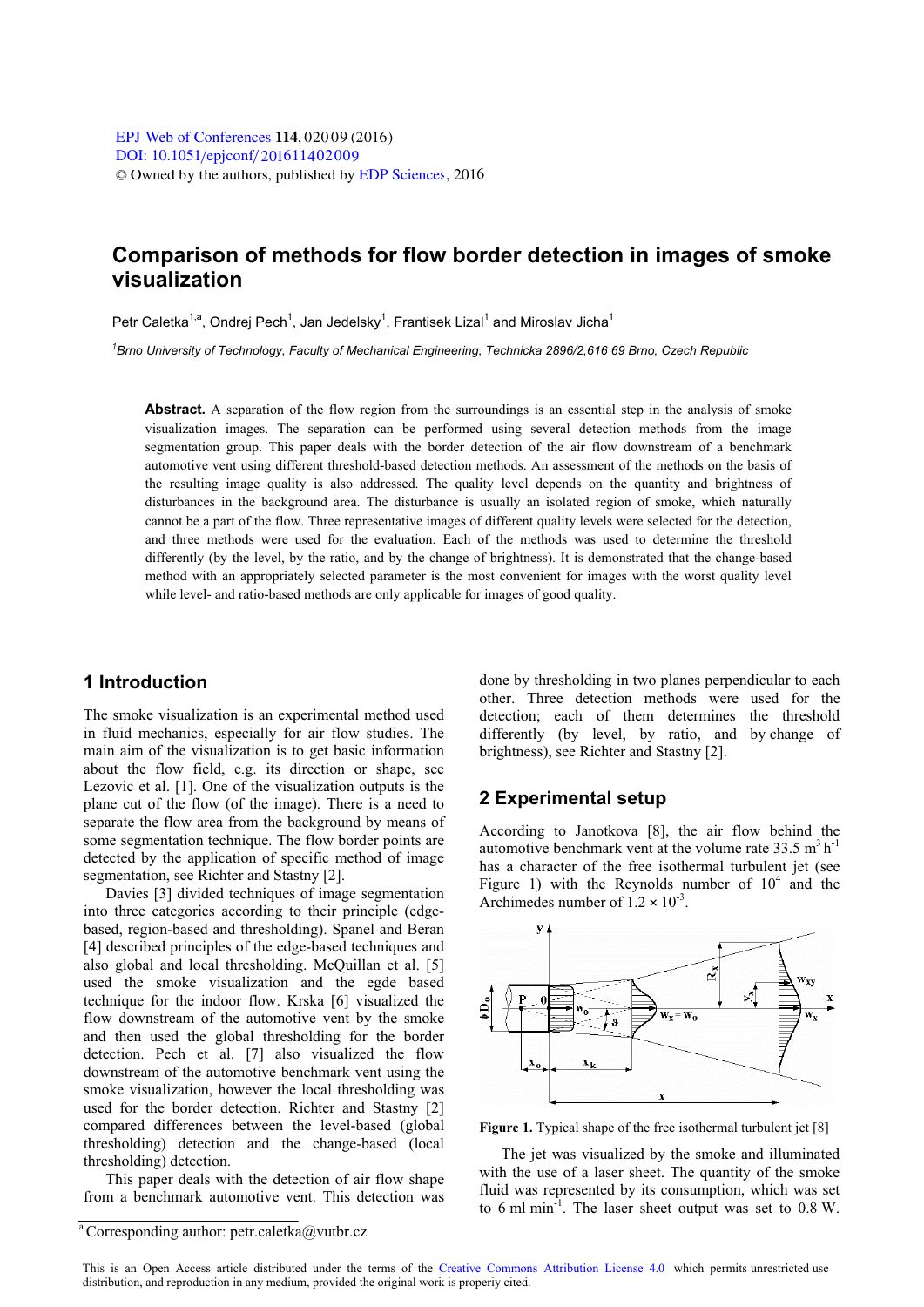Horizontal and vertical planar cuts of the jet (see Figure 2) were taken with camera Canon EOS 300D with the lens Canon EF 17-40 mm f/4L USM. The EV value of the camera was set to 5.65. Setup of all of these components was documented by Pech et al. [7] during a complex optimization procedure.

# **3 Evaluated images**

Each detection method was applied to a set of three images of different quality. The quality measure depends on the quantity and brightness of disturbed regions in the background area, see Figure 2 (white circles). The sensitivity to the disturbed regions is crucial for selection of the most appropriate method.



**Figure 2.** Disturbances in the images labelled by white circles: (A) side view; (B) top view

Caletka [9] assigned these images into three groups according to their quality:

- a) with significant disturbed regions,
- b) without significant disturbed regions,
- c) without disturbed regions with computer retouching applied to background.

### **4 Detection methods**

Richter and Stastny [2] documented that threshold-based methods for the jet border detection uses a number of cross-sections of the jet, which are perpendicular to the jet axis, see Figure 3. Each cross-section can be represented by the length  $(l, x\text{-axis})$  – brightness  $(\mu, y\text{-}$ axis) plot, see Figure 4.



**Figure 3.** Example of cross-section A-A



**Figure 4.** Length-brightness characteristic

A threshold  $T(l, \mu)$ , the border point of the jet, was determined in each cross-section by three different ways. First, the level-based detection from the global thresholding set of segmentation techniques was used. Then, two methods from the local thresholding set were used, namely the ratio- and change-based detection. The functionality and the character of each of the methods are controlled by adjustable parameters.

#### **4.1 Level-based detection**

Richter and Stastny [2] described a very simple principle of this detection method – global thresholding. There are border points *T* indicated in each cross-section depending on the selected level of adjustable parameter  $p<sub>L</sub>$ , see Figure 5. In this case,  $p_l$  represents the jet border point, namely its brightness value  $\mu$ . The  $p_L$  value was chosen as a specific percentile of the complete jet image brightness  $maximum$   $\mu_{i,max}$ .



**Figure 5.** Schematic of the border detection in the level-based method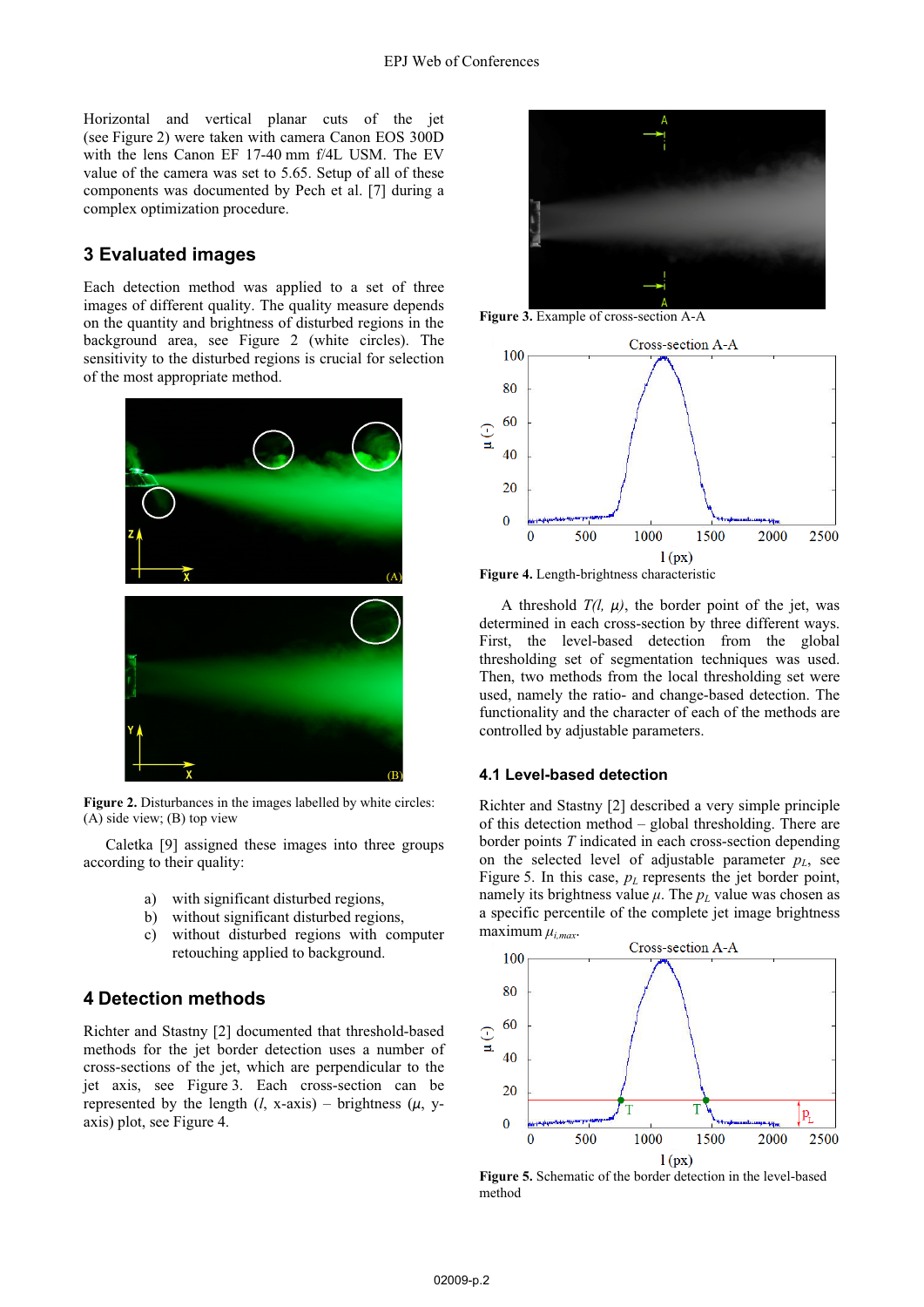#### **4.2 Ratio-based detection**

This detection method based on local thresholding was described by Caletka [9]. There are border points *T* detected as the specific percentile  $p<sub>R</sub>$  of the each crosssection brightness maximum  $\mu_{c,max}$ , see Figure 6. One of advantages of the method is the elimination of the uneven lighting of the visualized jet.<br>Cross-section A-A



**Figure 6.** Schematic of the border detection in the ratio-based method

#### **4.3 Change-based detection**

This detection method belongs to the group of local thresholding methods and its principle (see Figure 7) is more complex than in case of the previous methods.



**Figure 7.** Schematic of the border detection in the change-based method

The extreme points  $p_0$  of each cross-section are automatically assigned to the background, as documented by Richter and Stastny [2]. The points  $P_1$  have the same brightness value  $\mu$  as the chosen adjustable change parameter  $p_{CH}$ . There is also a presumption that these points are assigned to the flow area. The  $p_{CH}$  value is always selected as a specific percentile of brightness minimum in the axis of flow  $\mu_{a,min}$ . As can be seen in Figure 7, the height *h* between the segment line  $|p_0 p_1|$  and the current  $\mu$  is traced. When the perpendicular line  $h_{max}$  is found, the point with current  $\mu$  is indicated as the border point *T*.

### **5 Results and discussion**

The approximate shape of the jet can be predicted on the basis of theory of free isothermal turbulent jet, see Janotkova [8] and Section 2. However, Seda [10] also studied and measured the jet properties, especially its velocity field by the CTA (constant temperature anemometry). The jet shape detected from his CTA measurement (see Figure 8) corresponds with the assumption presented in Janotkova [8].



**Figure 8.** The jet shape indicated by CTA measurement [10]

A suitable detection method for jet border detection should be designed in order to not interpret the disturbed regions as a jet area. All the detected jet shapes in bottom-view images (X-Y plane) are presented in Figures 9-11. The specific values of adjustable parameters used in this work were selected as described in Caletka [9].

#### **5.1 Image with significant disturbed regions**



**Figure 9.** Jet shapes detected from the image with significant disturbed regions by all the methods